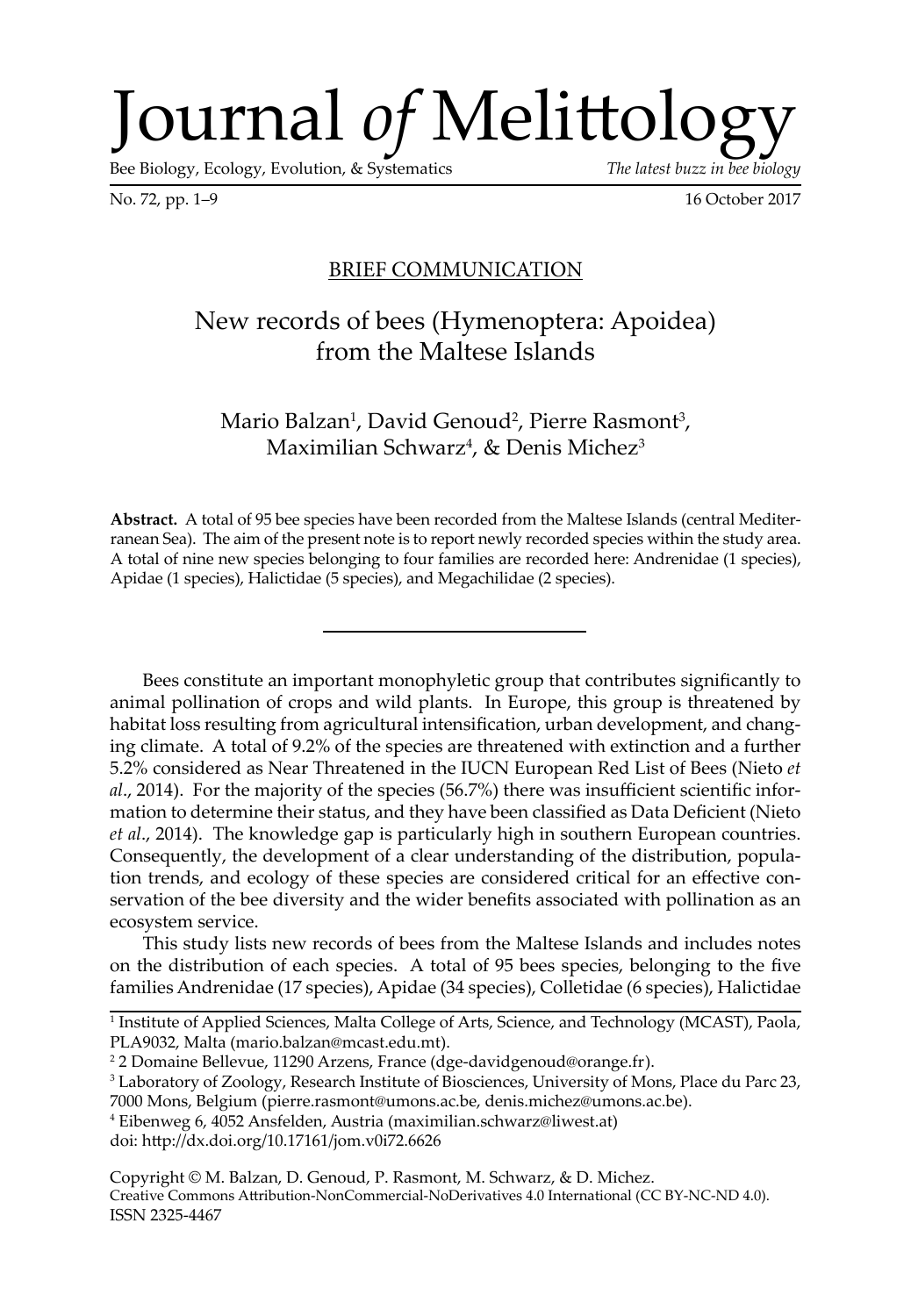2 Journal *of* Melittology No. 72

(15 species), and Megachilidae (23 species) were recorded from the Maltese Islands in a recently published review (Balzan *et al*., 2016). However, three species are considered as dubious in this checklist: *Lasioglossum aff. nitidiusculum* (Kirby), *Osmia tricornis* Latreille, and *Megachile argentata* (Fabricius). The earliest documented records of bees from Malta are those of Alfken (1929) who published a list of the Hymenoptera, which included 20 bee species. More recent records of the bees of Malta were by Valletta (1971, 1979), who recorded 50 species, and Schembri (1982), who listed 40 species of which 16 had not been previously recorded.

### MATERIALS AND METHODS

### Study Area

The Maltese Archipelago is located in the central Mediterranean Sea, and is situated around 96 km south of Sicily. Malta is made up of three inhabited islands and a number of other uninhabited islets, and has a total terrestrial surface area of 316 Km<sup>2</sup>. Agricultural land cover makes up around 50% while urban and built-up areas occupy more than 30% of the land surface (MEPA, 2010). The study area has a Mediterranean climate, characterized by mild and wet winters and dry and hot summers, and had an average rainfall of 553.12 mm in the 30 year climate period 1961–1990 (Galdies, 2011).

#### Methods

The personal collections of the authors were used to develop this work and additionally, specimens from the collection at the National Museum of Natural History (NMNH) at Mdina, Malta, were also studied. Full details of the examined specimens are published here. The name of the species is given first followed by the locality, date of capture, and collector. Notes on the distribution of each species are included. Reference was made to the taxonomic catalogue of the Palaearctic bees of the tribe Osmiini by Ungricht *et al*. (2008) and the online check-list of Western Palearctic Bees (Hymenoptera: Apoidea: Anthophila) by Kuhlmann *et al*. (2015). The nomenclature used in this paper follows Michener (2007) for supra-specific taxa and Nieto *et al*. (2014) for species names.

#### RESULTS AND DISCUSSION

The present work records nine species new to the Maltese Islands, increasing the total number of known species to 101, when species listed as dubious by Balzan *et al*. (2016) are excluded. The new records belong to four families: Andrenidae (1 species), Apidae (1 species), Halictidae (5 species), and Megachilidae (2 species). The genera *Sphecodes* Latreille (Halictidae) and *Hoplitis* Klug (Megachilidae) are recorded for the first time from Malta. The newly recorded bee species and their distribution within the Mediterranean Region are listed below:

# Family Andrenidae Latreille

*Andrena distinguenda* Schenck

Examined specimens:  $1\frac{9}{5}$ , Qrendi, 03-iv-2016, D. Michez and M.V. Balzan; 19 $\frac{9}{5}$ , Sannat, 05-iv-2016, collected by D. Michez and M.V. Balzan, determined by D. Genoud. DISTRIBUTION: Continental Europe, Sicily, and the Balearic Islands.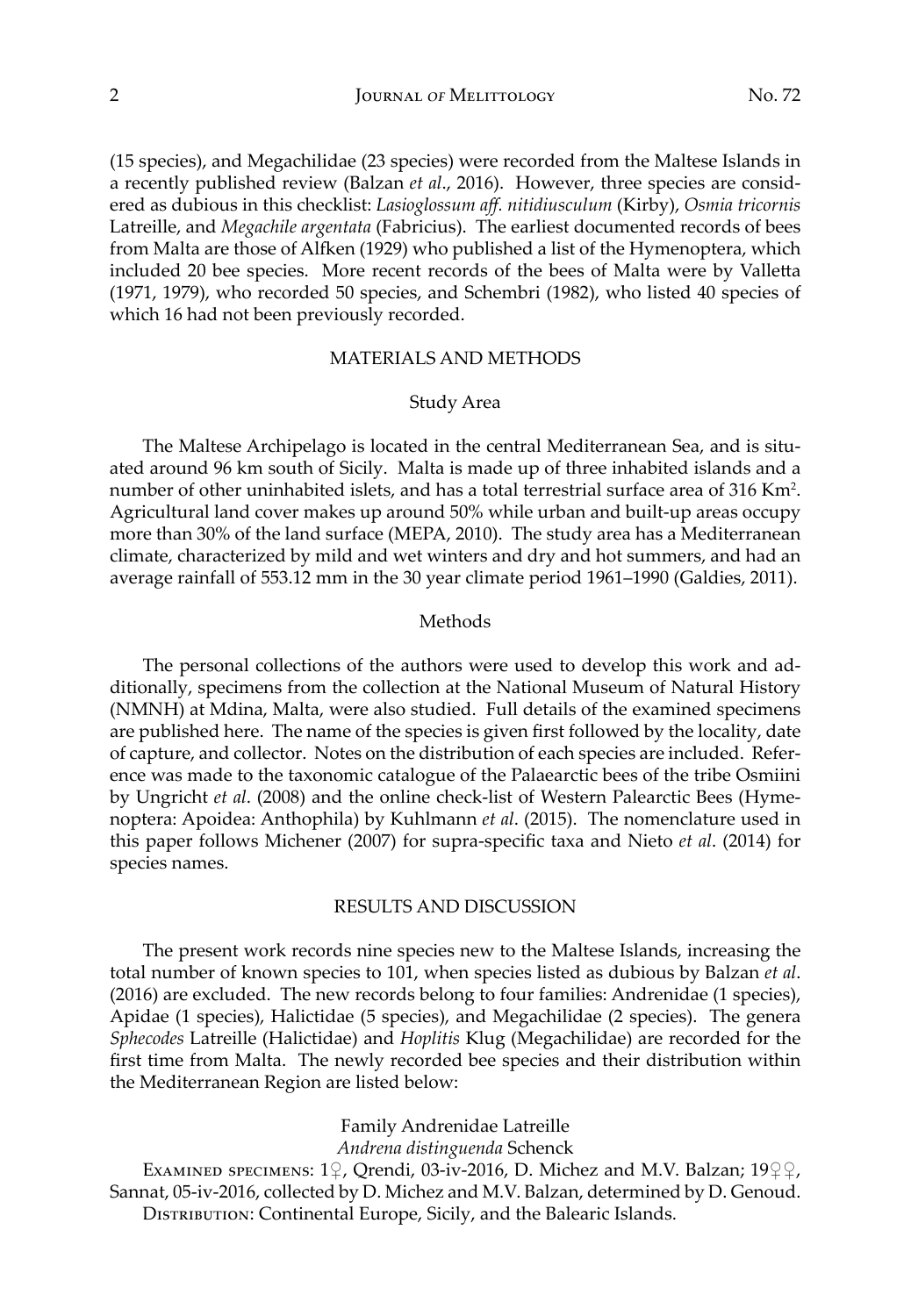# Family Apidae Latreille

## *Anthophora atroalba* Lepeletier

EXAMINED SPECIMENS:  $1\frac{9}{7}$ , Għajnsielem, 05-iv-2016, collected by D. Michez and M.V. Balzan, determined by P. Rasmont.

Distribution: Mediterranean basin, Ukraine and Russia, Sicily, and the Balearic Islands.

#### Family Halictidae Thomson

#### *Lasioglossum albocinctum* (Lucas)

EXAMINED SPECIMENS:  $2\sqrt{2}$ , Wied il-Qlejgħa, Rabat, 26-iv-2016, collected by M.V. Balzan, determined by A. Pauly.

DISTRIBUTION: Western Mediterranean Basin, Greece, Croatia, Hungary, Ukraine, Corsica, Sicily, and the Balearic Islands.

#### *Lasioglossum punctatissimum* (Lucas)

EXAMINED SPECIMENS:  $1\frac{9}{5}$ , Fiddien, Rabat, 28-iv-2016, collected by M.V. Balzan, determined by A. Pauly.

Distribution: North-Western Africa, Continental Europe, Ireland, Israel, and the Balearic Islands.

#### *Lasioglossum villosulum* (Kirby)

EXAMINED SPECIMENS:  $3\sqrt{2}$ , Għajnsielem, 05-iv-2016, collected by D. Michez and M.V. Balzan; 1♀, Wied il-Qlejgħa, Rabat, 28-iv-2016, collected by M.V. Balzan, determined by A. Pauly.

Distribution: Northern Africa, Continental Europe, Ireland, Sardinia, Crete, Cyprus, Corsica, and the Balearic Islands.

#### *Lasioglossum nitidulum* (Fabricius)

Examined specimens:  $2\sqrt{2}$ , Gudja, 29-v-2016, collected by M.V. Balzan; 1 $\sqrt{2}$ , Gudja, collected by M.V. Balzan, determined by A. Pauly.

Distribution: Continental Europe, Libya, Corsica, Sardinia, Crete, Sicily, and the Balearic Islands.

#### *Sphecodes ruficrus* (Erichson)

EXAMINED SPECIMENS: 1♀, Hal Għaxaq, 03-iv-2016, D. Michez and M.V. Balzan; 1♀, Siġġiewi, 04-iv-2016, D. Michez and M.V. Balzan; 1♀, Paola, 06-iv-2016, collected by D. Michez and M.V. Balzan, determined by M. Schwarz.

Distribution: Western Mediterranean Basin, Egypt, Turkey, and eastern continental Europe.

### Family Megachilidae Latreille

#### *Hoplitis adunca* (Panzer)

Examined specimens: 2♂♂, Wied il-Qlejgħa, Rabat, 26-iv-2016, M.V. Balzan, determined by A. Müller.

Distribution: North Africa, continental Europe, Sicily, Sardinia, Corsica, and the Balearic Islands.

#### *Megachile pusilla* Pérez

Examined specimens:  $3\sqrt{2}$ ,  $1\sqrt{3}$ , Gudja, 29-v-2016, M.V. Balzan; 1 $\sqrt{2}$ , Cirkewwa, 16-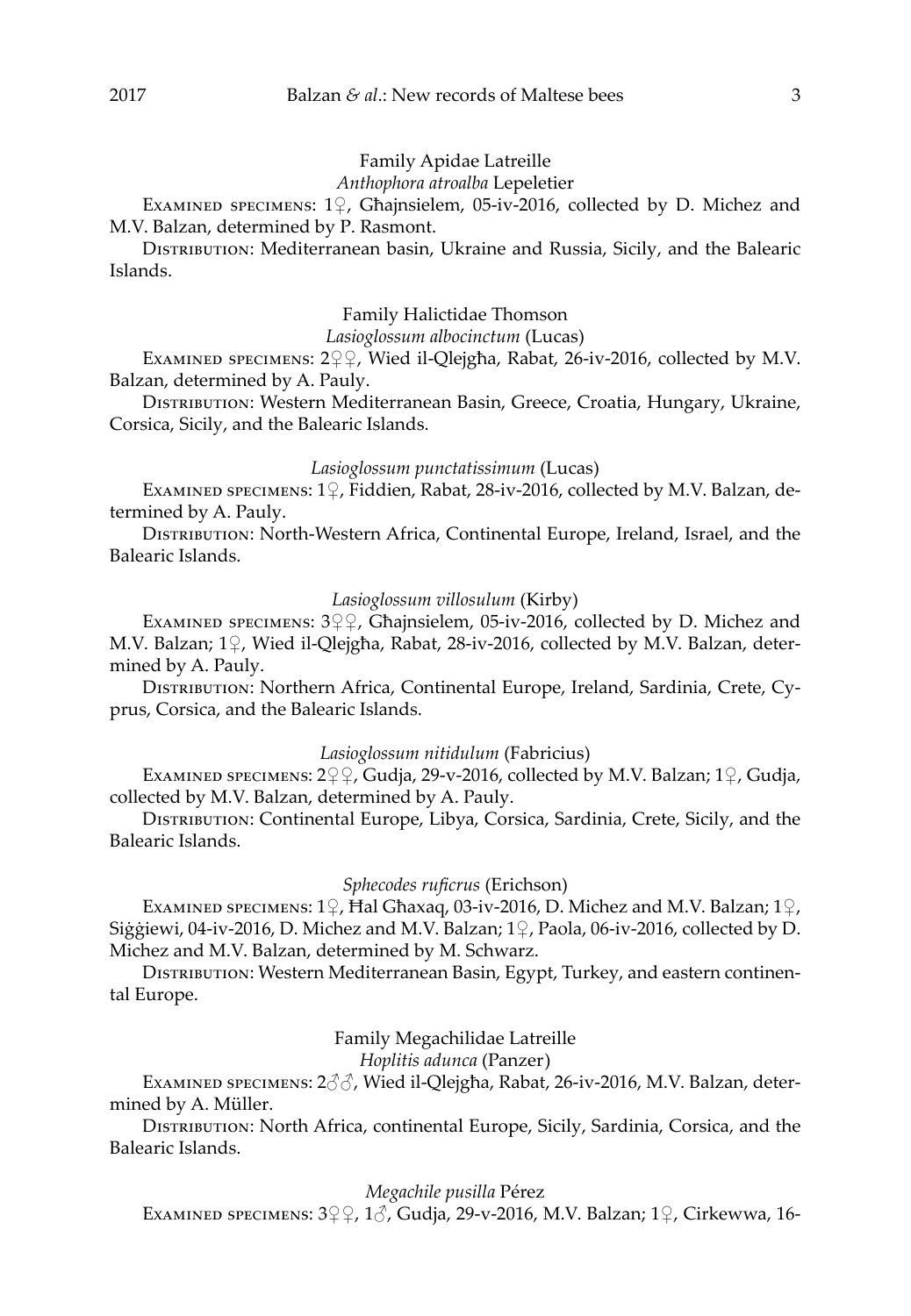iv-76, Sammut, collection NMNH, determined by C. Praz.

DISTRIBUTION: Western Mediterranean Basin, Sicily, Sardinia, and Greece. See Soltani *et al*. (2017) for taxonomic and biogeographic discussion.

Results obtained here confirm previous observations that the known bee fauna is dominated by widespread Palearctic species (Balzan *et al*., 2016), that is species recorded from Europe, Northern Africa, and the eastern Mediterranean Basin (Appendix). All of the newly recorded species are also known from southern Europe, and have been recorded from neighbouring Sicily. These observations support those by Balzan *et al*. (2016) and indicate that Quaternary marine regression events connecting the Maltese archipelago to southern Europe have likely resulted in colonization of the islands by bee species. Previous records also indicate that a number of bee species have a predominantly North African affinity, although this is weaker when compared to that of neighbouring Sicily and southern Europe. The Maltese Islands were originally colonized by species from the European and African mainland during the Messinian Salinity Event. These species became isolated when the Mediterranean Basin was inundated. During the Quaternary Period, the Maltese Islands experienced several colonization episodes from Sicily during some of the marine regressions associated with Pleistocene glaciations (Hunt & Schembri, 1999). This Quaternary colonization explains the resemblance of the Maltese biota to that of Sicily (Schembri, 2003; Thake, 1985).

#### ACKNOWLEDGEMENTS

M.V.B. and D.M. wish to acknowledge the support received from the COST Action FA1307 'Sustainable pollination in Europe—joint research on bees and other pollinators—SUPER-B' (including STSM grant for D.M.). The work by M.V.B. on the assessment of pollinator diversity and pollination ecosystem services in Malta has received funding from the European Union's Horizon 2020 project ESMERALDA under grant agreement No. 642007. We thank Andreas Müller, Christophe Praz, and Alain Pauly for their help in the determination of the specimens.

#### REFERENCES

- Alfken, J.D. 1929. Ueber eine Hymenopteren-Ausbeute von Malta. *Mitteilungen aus dem Entomologischen Verein in Bremen* 15–17: 9–11.
- Ascher, J.S., & J. Pickering. 2015. Discover Life bee species guide and world checklist (Hymenoptera: Apoidea: Anthophila) [http://www.discoverlife.org/mp/20q?guide=Apoidea\_species, last accessed 6 July 2017]
- Balzan, M.V., P. Rasmont, M. Kuhlmann, H.H. Dathe, A. Pauly, S. Patiny, M. Terzo, & D. Michez. 2016. The bees (Hymenoptera: Apoidea) of the Maltese Islands. *Zootaxa* 4162(2): 225–244.
- Galdies, C. 2011. *The Climate of Malta: Statistics, trends and analysis 1951–2010*. National Statistics Office; Valletta, Malta; viii+45 pp.
- Grace, A. 2010. *Introductory Biogeography to Bees of the Eastern Mediterranean and Near East*. Bexhill Museum; Bexhill on Sea [East Sussex], UK; 284 pp.
- Gusenleitner, F., & M. Schwarz. 2002. Weltweite Checkliste der Bienengattung *Andrena* mit Bemerkungen und Ergänzungen zu paläarktischen Arten (Hymenoptera, Apidae, Andreninae, *Andrena*). *Entomofauna, Supplement* 12: 1–1280.
- Hunt, C.O., & P.J. Schembri. 1999. Quaternary environments and biogeography of the Maltese Islands. In: Mifsud, A., & C. Savona Ventura (Eds.), *Facets of Maltese Prehistory*: 41–75. The Prehistoric Society of Malta; Floriana, Malta; total pages vii+243 pp.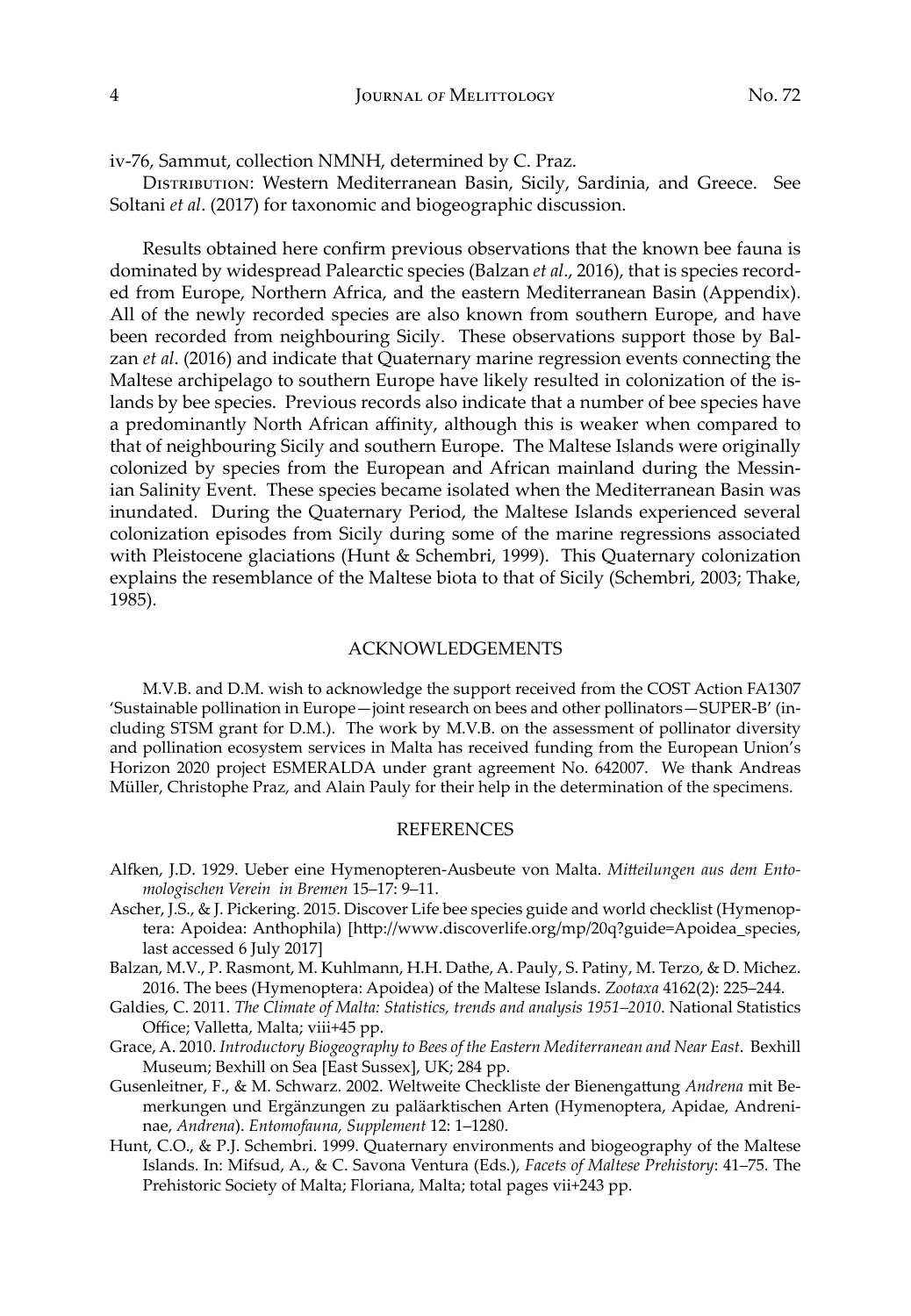- Kuhlmann, M., J.S. Ascher, H.H. Dathe, A.W. Ebmer, P. Hartmann, D. Michez, A. Müller, S. Patiny, A. Pauly, C. Praz, P. Rasmont, S. Risch, E. Scheuchl, M. Schwarz, M. Terzo, P.H. Williams, F. Amiet, D. Baldock, Ø. Berg, P. Bogusch, I. Calabuig, B. Cederberg, A. Gogala, F. Gusenleitner, Z. Josan, H.B. Madsen, A. Nilsson, F. Ødegaard, J. Ortiz-Sánchez, J. Paukkunen, T. Pawlikowski, M. Quaranta, S.P.M. Roberts, M. Sáropataki, H.-R. Schwenninger, J. Smit, G. Söderman, & B. Tomozei. 2015. Checklist of the western Palaearctic bees (Hymenoptera: Apoidea: Anthophila). [http://westpalbees.myspecies.info, last accessed 6 July 2017].
- MEPA [Malta Environment and Planning Authority], 2010. *The Environment Report 2008 Subreport 4 Land*. Malta Environment and Planning Authority; Floriana, Malta.
- Michener, C.D. 2007. *The Bees of the World* [2nd Edition]. Johns Hopkins University Press; Baltimore, MD; xvi+[i]+953 pp., +20 pls.
- Nieto, A., S.P.M. Roberts, J. Kemp, P. Rasmont, M. Kuhlmann, M.G. Criado, J.C. Biesmeijer, P. Bogusch, H.H. Dathe, P.D. la Rúa, T. De Meulemeester, M. Dehon, A. Dewulf, F.J. Ortiz-Sánchez, P. Lhomme, A. Pauly, S.G. Potts, C. Praz, M. Quaranta, V.G. Radchenko, E. Scheuchl, J. Smit, J. Straka, M. Terzo, B. Tomozei, J. Window, & D. Michez. 2014. *European Red List of Bees*. Publication Office of the European Union; Luxembourg City, Luxembourg; x+86 pp.
- Rasmont, P., & E. Haubruge. 2015. Atlas Hymenoptera. Université de Mons, Gembloux Agro Bio Tech, Mons, Gembloux, Belgium [http://www.atlashymenoptera.net, last accessed 6 July 2017].
- Schembri, P.J. 2003. Current state of knowledge of the Maltese non-marine fauna. In: *Malta Environment and Planning Authority Annual Report and Accounts 2003*: 33–65. Malta Environment and Planning Authority; Floriana, Malta.
- Schembri, S. 1982. Recent records of Hymenoptera-Apoidea from the Maltese Islands. *Bulletin of the Amateur Entomologists' Society* 41(334): 36–41.
- Soltani, G.G., D. Bénon, N. Alvarez, C.J. Praz. 2017. When different contact zones tell different stories: Putative ring species in the *Megachile concinna* species complex (Hymenoptera: Megachilidae). *Biological Journal of the Linnean Society* 121(4): 815–832.
- Thake, M.A. 1985. The biogeography of the Maltese islands, illustrated by the Clausiliidae. *Journal of Biogeography* 12(3): 269–287.
- Ungricht, S., A. Müller, & S. Dorn. 2008. A taxonomic catalogue of the Palaearctic bees of the tribe Osmiini (Hymenoptera: Apoidea: Megachilidae). *Zootaxa* 1865: 1–253.
- Valletta, A. 1971. A preliminary list of the Hymenoptera Aculeata (excluding ants) of the Maltese Islands. *Entomologist's Monthly Magazine* 107: 45–46.
- Valletta, A. 1979. Second contribution of the Hymenoptera Aculeata (excluding ants) of the Maltese Islands. *Entomologist's Monthly Magazine* 114: 215.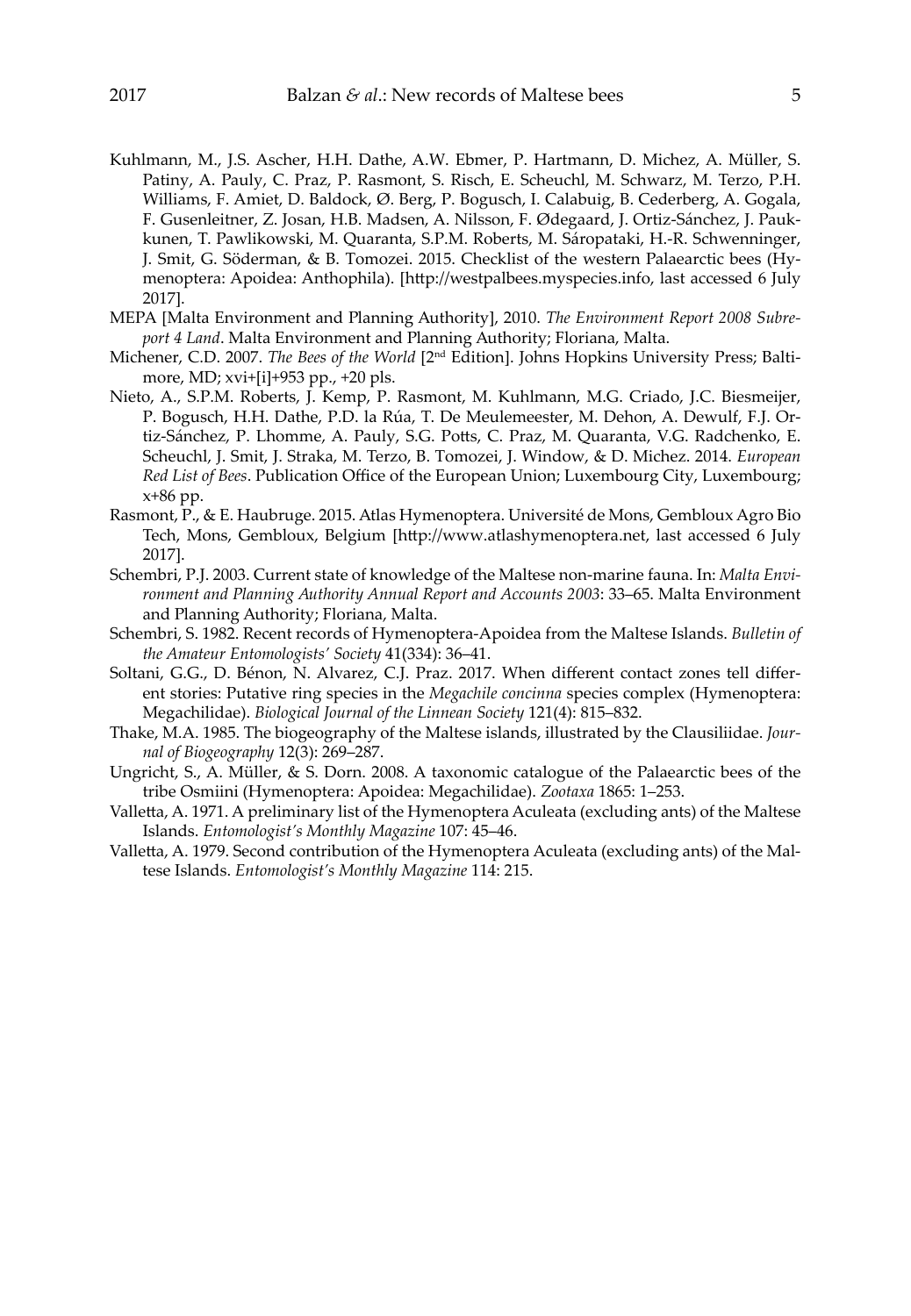**Appendix.** An updated checklist of the bee species of the Maltese Islands, including an overview of their distribution. Species shown in bold represent new records, whilst the species considered as dubious by Balzan *et al*. (2016) have been excluded from this updated checklist. Sources: Ascher & Pickering (2015), Rasmont & Haubruge (2015), Kuhlmann *et al*. (2015), and Balzan *et al*. (2016).

|     | Species                 | Northern<br>Africa        | Southern<br>Europe        | Mediterranean <sup>1</sup><br>Western | Mediterranean <sup>2</sup><br>Eastern | Sicily                    |
|-----|-------------------------|---------------------------|---------------------------|---------------------------------------|---------------------------------------|---------------------------|
| 1.  | Andrena agilissima      | $\boldsymbol{\mathsf{x}}$ | $\boldsymbol{\mathsf{x}}$ | $\boldsymbol{\mathsf{X}}$             |                                       | $\pmb{\chi}$              |
| 2.  | Andrena miegiella       | $\pmb{\times}$            | $\mathsf X$               | $\mathsf X$                           | $\boldsymbol{\mathsf{X}}$             | X                         |
| 3.  | Andrena aff. leucophaea | $\mathsf X$               | $\mathbf{x}$              | X                                     |                                       | x                         |
| 4.  | Andrena binominata      | $\pmb{\times}$            | $\mathsf X$               | $\pmb{\chi}$                          |                                       | X                         |
| 5.  | Andrena nigroolivacea   | $\mathsf X$               | X                         | $\pmb{\chi}$                          |                                       | X                         |
| 6.  | Andrena bicolor         | $\pmb{\chi}$              | $\boldsymbol{\chi}$       | $\pmb{\chi}$                          | X                                     | X                         |
| 7.  | Andrena impunctata      | $\mathsf X$               | $\mathsf X$               | $\mathsf X$                           | $\boldsymbol{\mathsf{X}}$             | X                         |
| 8.  | Andrena decipiens       | $\pmb{\chi}$              | $\mathsf X$               | X                                     | X                                     | X                         |
| 9.  | Andrena bimaculata      | X                         | $\mathbf{x}$              | $\pmb{\chi}$                          | X                                     | X                         |
| 10. | Andrena carbonaria      | $\pmb{\times}$            | $\mathsf x$               | $\mathbf{x}$                          | $\boldsymbol{\mathsf{X}}$             | $\mathsf x$               |
| 11. | Andrena tibialis        |                           | X                         | X                                     | X                                     |                           |
| 12. | Andrena morio           | $\mathbf x$               | $\mathbf{x}$              | $\mathbf{x}$                          | $\mathbf x$                           | $\mathbf{x}$              |
| 13. | Andrena nigroaenea      | X                         | $\mathsf X$               | $\pmb{\chi}$                          | X                                     | X                         |
| 14. | Andrena savignyi        | $\mathsf x$               | $\mathsf x$               | $\pmb{\times}$                        | X                                     |                           |
| 15. | Andrena cyanomicans     | $\mathsf x$               | $\mathsf X$               | $\pmb{\chi}$                          | X                                     |                           |
| 16. | Andrena flavipes        | $\mathsf x$               | $\mathsf X$               | $\mathsf X$                           | X                                     | $\mathsf x$               |
| 17. | Andrena distinguenda    | X                         | X                         | $\boldsymbol{\chi}$                   | X                                     | X                         |
| 18. | Panurgus siculus        |                           | X                         | $\pmb{\chi}$                          |                                       | X                         |
| 19. | Amegilla quadrifasciata | $\pmb{\chi}$              | $\mathsf X$               | $\mathsf X$                           | X                                     | X                         |
| 20. | Amegilla albigena       | X                         | X                         | X                                     | X                                     | X                         |
| 21. | Ammobatoides luctuosus  |                           | $\mathbf{x}$              | $\mathbf x$                           | X                                     |                           |
| 22. | Anthophora dispar       | $\mathsf X$               | X                         | $\boldsymbol{\chi}$                   | X                                     | X                         |
| 23. | Anthophora plagiata     | X                         | X                         | X                                     | X                                     | X                         |
| 24. | Anthophora plumipes     | $\pmb{\chi}$              | $\mathbf{x}$              | $\mathbf x$                           | X                                     | $\mathbf x$               |
| 25. | Anthophora retusa       |                           | $\boldsymbol{\mathsf{X}}$ | $\mathsf x$                           | X                                     | X                         |
| 26. | Anthophora canescens    | X                         | X                         | X                                     | X                                     | X                         |
| 27. | Anthophora atroalba     | $\boldsymbol{\mathsf{X}}$ | $\mathbf{x}$              | $\mathbf{x}$                          | $\mathsf X$                           | $\boldsymbol{\mathsf{X}}$ |
| 28. | Apis mellifera          | X                         | X                         | X                                     | X                                     | X                         |
| 29. | Bombus terrestris       | X                         | $\mathbf x$               | $\boldsymbol{\mathsf{x}}$             | $\mathsf X$                           | X                         |
| 30. | Ceratina cyanea         | X                         | X                         | X                                     | X                                     | X                         |
| 31. | Ceratina dallatorreana  | $\mathbf x$               | $\mathbf x$               | $\mathbf x$                           | $\mathbf x$                           | $\mathbf x$               |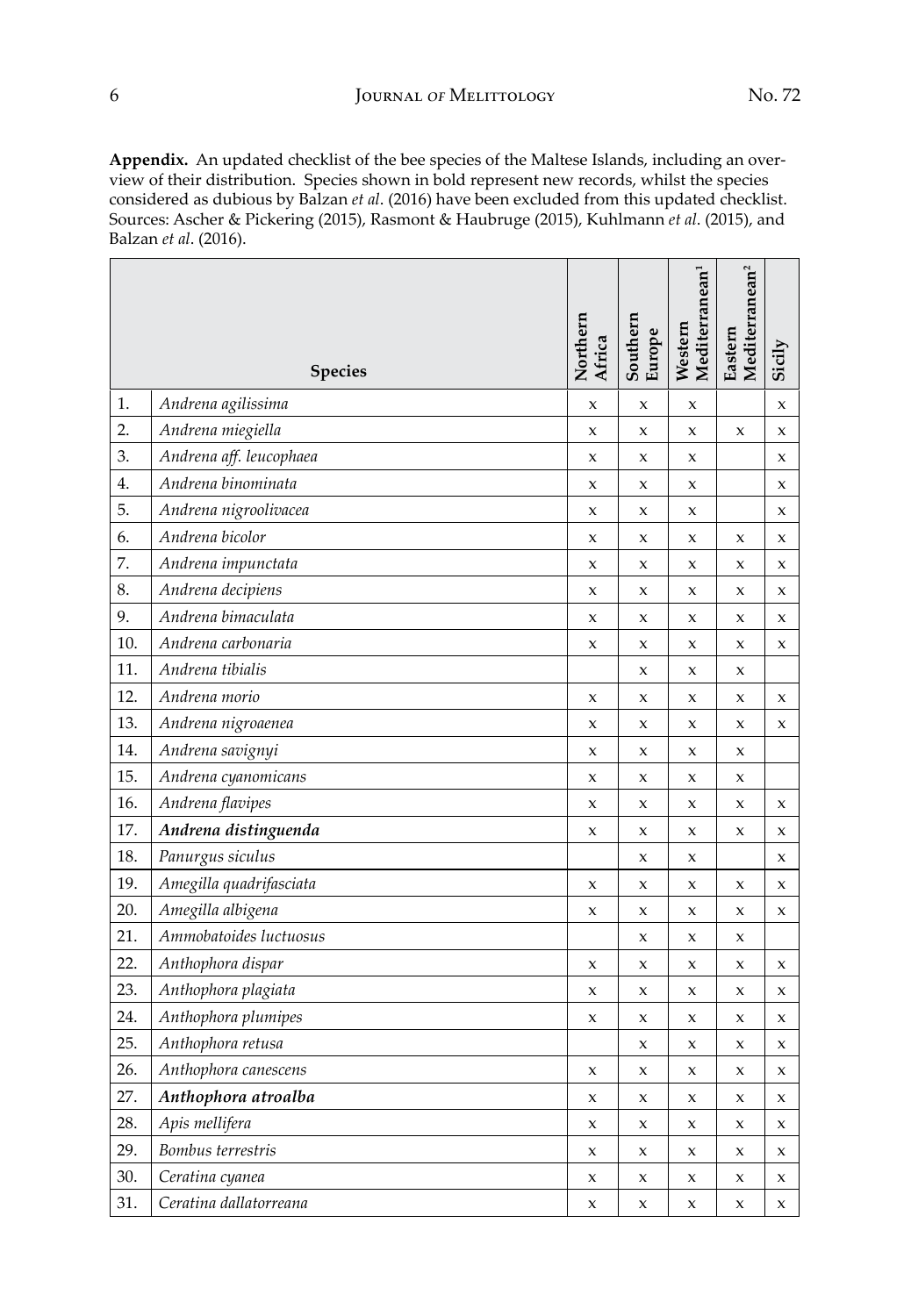|  | Appendix. Continued. |
|--|----------------------|
|--|----------------------|

| r r | <b>Species</b>           | Northern<br>Africa | Southern<br>Europe | Mediterranean <sup>1</sup><br>Western | Mediterranean <sup>2</sup><br>Eastern | Sicily |
|-----|--------------------------|--------------------|--------------------|---------------------------------------|---------------------------------------|--------|
| 32. | Ceratina gravidula       |                    | X                  | X                                     | X                                     |        |
| 33. | Dioxys cincta            | X                  | X                  | x                                     | x                                     | x      |
| 34. | Eucera algira            | X                  | X                  | X                                     | X                                     | X      |
| 35. | Eucera eucnemidea        | $\mathsf X$        | X                  | X                                     |                                       | X      |
| 36. | Eucera longicornis       |                    | X                  | X                                     | X                                     | X      |
| 37. | Eucera numida            | X                  | x                  | X                                     |                                       | X      |
| 38. | Eucera oraniensis        | X                  | X                  | X                                     |                                       | X      |
| 39. | Eucera rufa              | $\pmb{\chi}$       | X                  | X                                     | X                                     | X      |
| 40. | Habropoda zonatula       |                    | X                  | x                                     | x                                     | X      |
| 41. | Melecta albifrons        | $\pmb{\chi}$       | x                  | x                                     | X                                     | X      |
| 42. | Melecta duodecimmaculata | X                  | X                  | x                                     | x                                     |        |
| 43. | Melecta leucorhyncha     | X                  | x                  | x                                     | x                                     | X      |
| 44. | Melecta luctuosa         | X                  | X                  | x                                     | X                                     | X      |
| 45. | Nomada bifasciata        | X                  | X                  | x                                     | x                                     | X      |
| 46. | Nomada distinguenda      | X                  | X                  | X                                     | x                                     | X      |
| 47. | Nomada fulvicornis       | X                  | X                  | x                                     | x                                     | X      |
| 48. | Nomada kohli             | X                  | X                  | x                                     | x                                     | X      |
| 49. | Nomada rufa              |                    | X                  |                                       |                                       | x      |
| 50. | Nomada stigma            | X                  | x                  | X                                     | X                                     | X      |
| 51. | Thyreus histrionicus     | X                  | X                  | x                                     | x                                     | x      |
| 52. | Thyreus ramosus          | X                  | X                  | X                                     | X                                     | X      |
| 53. | Xylocopa violacea        | X                  | X                  | X                                     | X                                     | X      |
| 54. | Hylaeus imparillis       | X                  | X                  | x                                     | x                                     | X      |
| 55. | Hylaeus clypearis        | X                  | X                  | x                                     | x                                     | X      |
| 56. | Hylaeus taeniolatus      | x                  | x                  | x                                     | x                                     | X      |
| 57. | Hylaeus signatus         | X                  | X                  | X                                     | X                                     |        |
| 58. | Hylaeus hyperpunctatus   |                    | X                  | x                                     | X                                     | X      |
| 59. | Hylaeus punctatus        |                    | $\mathsf x$        | X                                     | X                                     | X      |
| 60. | Ceylalictus variegatus   | X                  | X                  | X                                     | X                                     | X      |
| 61. | Halictus brunnescens     | x                  | X                  | x                                     | x                                     |        |
| 62. | Halictus fulvipes        | X                  | x                  | X                                     |                                       | x      |
| 63. | Halictus rubicundus      | X                  | x                  | x                                     | x                                     | x      |
| 64. | Halictus scabiosae       | X                  | X                  | X                                     | x                                     | X      |
| 65. | Lasioglossum malachurum  | X                  | $\mathsf X$        | x                                     | x                                     | X      |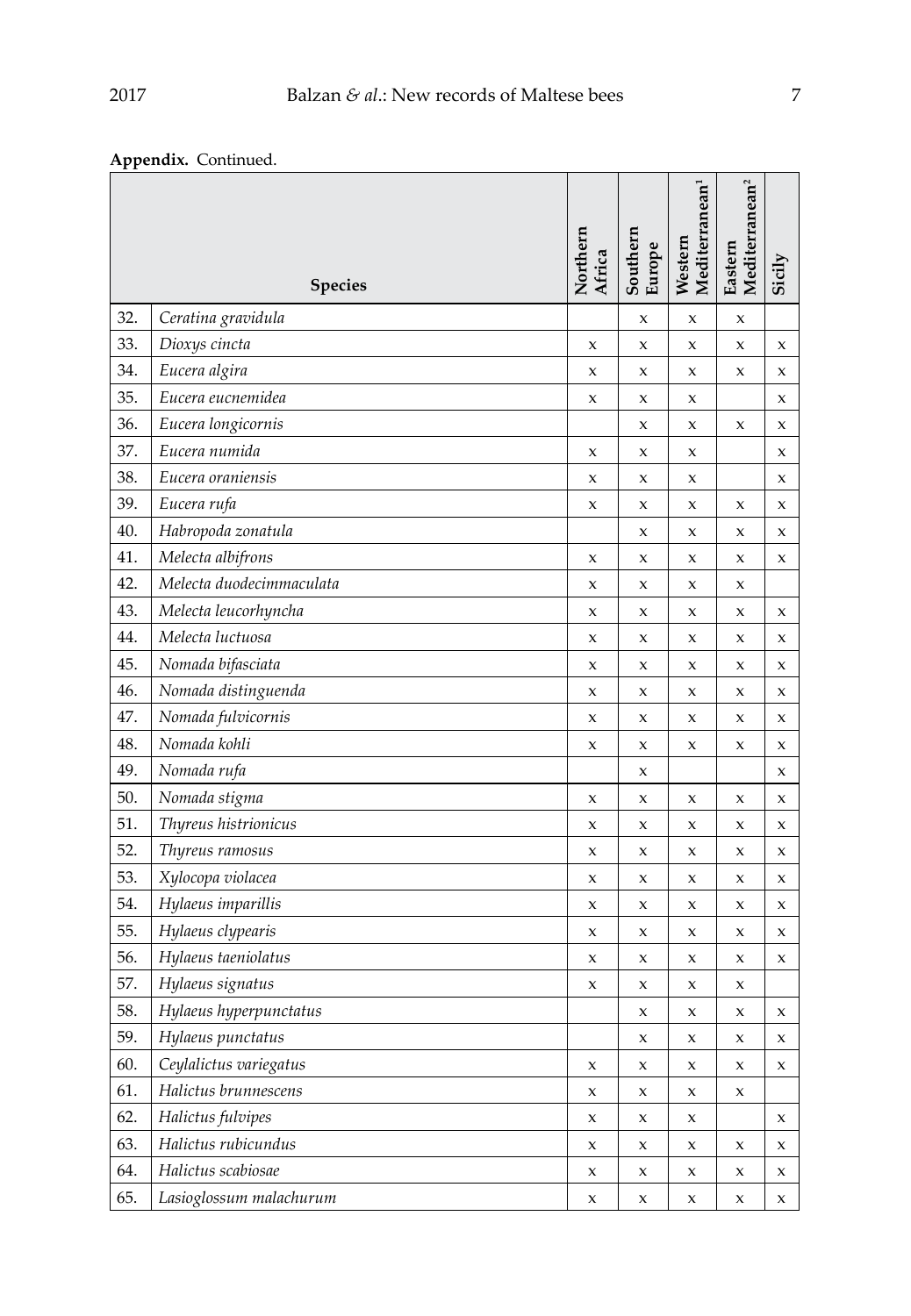# 8 JOURNAL *OF* MELITTOLOGY NO. 72

|     | <b>Species</b>              | Northern<br>Africa | Southern<br>Europe | Mediterranean <sup>1</sup><br>Western | Mediterranean <sup>2</sup><br>Eastern | Sicily |
|-----|-----------------------------|--------------------|--------------------|---------------------------------------|---------------------------------------|--------|
| 66. | Lasioglossum minutissimum   | X                  | X                  | X                                     | X                                     | x      |
| 67. | Lasioglossum limbellum      | $\pmb{\times}$     | X                  | x                                     | X                                     | x      |
| 68. | Lasioglossum transitorium   | X                  | X                  | x                                     | x                                     | X      |
| 69. | Lasioglossum callizonium    | X                  | X                  | X                                     | X                                     |        |
| 70. | Lasioglossum albocinctum    | X                  | X                  | x                                     | X                                     | x      |
| 71. | Lasioglossum punctatissimum | X                  | X                  | x                                     | X                                     | X      |
| 72. | Lasioglossum villosulum     | X                  | x                  | X                                     | X                                     |        |
| 73. | Lasioglossum nitidulum      | X                  | X                  | x                                     | x                                     | X      |
| 74. | Sphecodes ruficrus          | X                  | X                  | X                                     | X                                     | X      |
| 75. | Nomioides facilis           | X                  | X                  | X                                     | X                                     | x      |
| 76. | Nomiapis bispinosa          | X                  | X                  | X                                     | X                                     |        |
| 77. | Seladonia gemmea            | X                  | X                  | x                                     |                                       | X      |
| 78. | Seladonia smaragdula        | X                  | X                  | X                                     | X                                     | X      |
| 79. | Hoplitis adunca             | X                  | X                  | X                                     | X                                     | X      |
| 80. | Anthidium florentinum       | X                  | X                  | X                                     | X                                     | X      |
| 81. | Anthidium manicatum         | X                  | X                  | X                                     | X                                     | X      |
| 82. | Anthidiellum strigatum      | X                  | x                  | x                                     | X                                     | X      |
| 83. | Heriades crenulata          | X                  | X                  | X                                     | X                                     | X      |
| 84. | Heriades rubicola           | X                  | X                  | X                                     | X                                     | x      |
| 85. | Heriades punctulifera       |                    | X                  |                                       | X                                     | X      |
| 86. | Lithurgus tibialis          |                    | X                  | X                                     | X                                     |        |
| 87. | Megachile sicula            | X                  | X                  | X                                     | X                                     | x      |
| 88. | Megachile fertoni           | X                  | x                  | X                                     | X                                     | X      |
| 89. | Megachile schmiedeknechti   | X                  | x                  | X                                     |                                       |        |
| 90. | Megachile pusilla           | x                  | x                  | X                                     | x                                     | x      |
| 91. | Osmia rufohirta             | X                  | X                  | X                                     | X                                     | x      |
| 92. | Osmia caerulescens          | x                  | x                  | x                                     | X                                     | X      |
| 93. | Osmia frieseana             | X                  | X                  | X                                     |                                       |        |
| 94. | Osmia latreillei            | X                  | x                  | X                                     | X                                     | X      |
| 95. | Osmia notata                | X                  | X                  | X                                     | X                                     | X      |
| 96. | Osmia tunensis              | x                  | x                  | X                                     | X                                     | X      |
| 97. | Osmia kohli                 | X                  | X                  | X                                     |                                       |        |
| 98. | Osmia ferruginea            | $\mathsf X$        | $\mathsf X$        | $\mathbf x$                           | X                                     | X      |

### **Appendix.** Continued.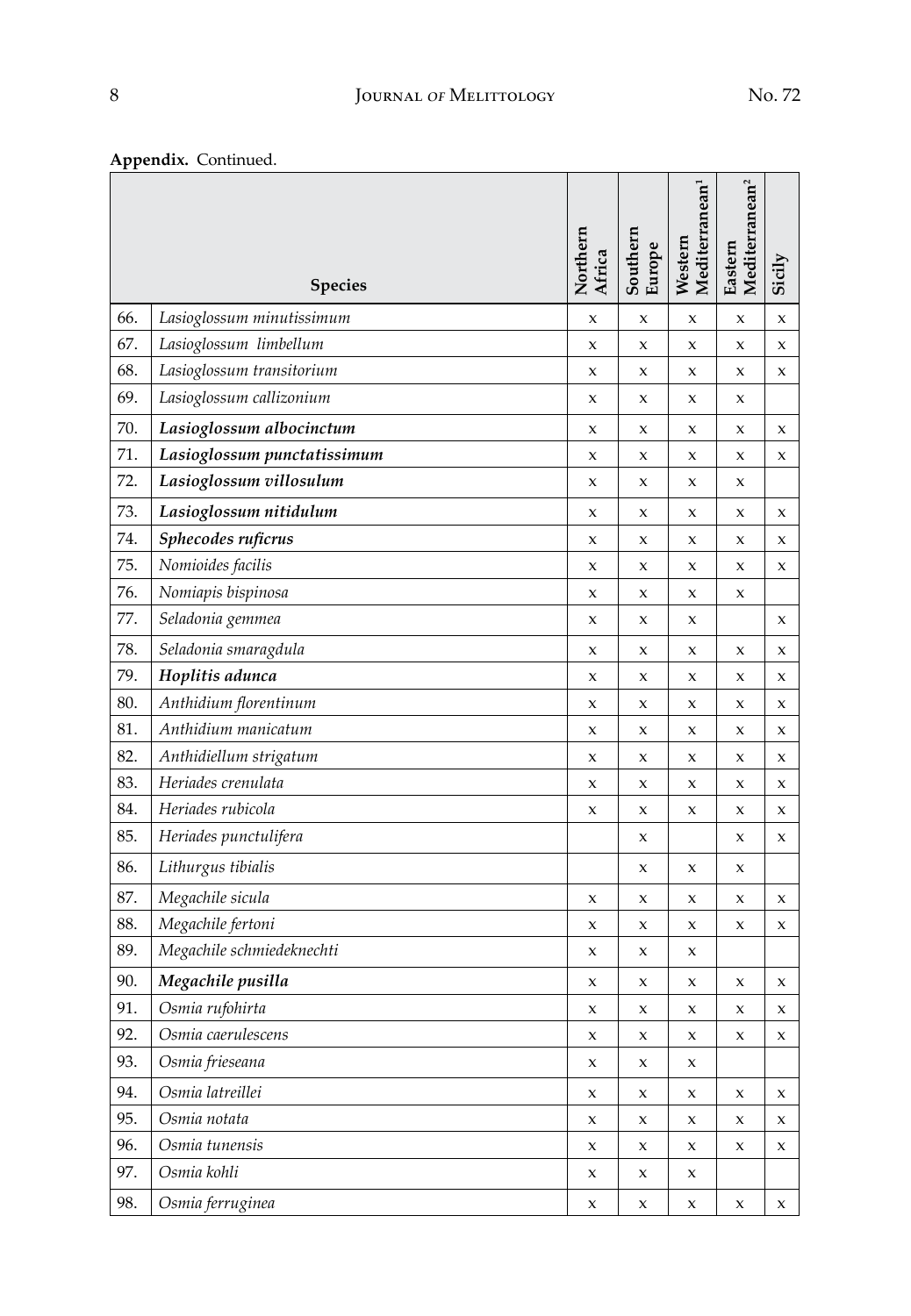### **Appendix.** Continued.

| . .          | Species                      | em<br>Northe<br>Africa | Southern<br>Europe  | $\mathbf{ean}^1$<br>Mediterran<br>Western | Mediterranean <sup>2</sup><br>Eastern | Sicily                    |
|--------------|------------------------------|------------------------|---------------------|-------------------------------------------|---------------------------------------|---------------------------|
| 99.          | Osmia submicans              | $\boldsymbol{\chi}$    | $\boldsymbol{\chi}$ | $\boldsymbol{\chi}$                       | X                                     | $\boldsymbol{\chi}$       |
| 100.         | Rhodanthidium septemdentatum |                        | $\boldsymbol{\chi}$ | X                                         | X                                     | $\boldsymbol{\mathsf{x}}$ |
| 101.         | Rhodanthidium siculum        | $\boldsymbol{\chi}$    | $\boldsymbol{\chi}$ | X                                         |                                       | $\boldsymbol{\mathsf{x}}$ |
| <b>Total</b> |                              | 88                     | 101                 | 99                                        | 86                                    | 86                        |

1 Western Mediterranean countries include Italy, France, Iberian Peninsula, Morocco, Algeria, and Tunisia.

2 Eastern Mediterranean countries include Slovenia, Croatia, Bosnia and Herzegovina, Albania, Greece, Turkey, Lebanon, Jordan, Israel, Egypt, and Libya.